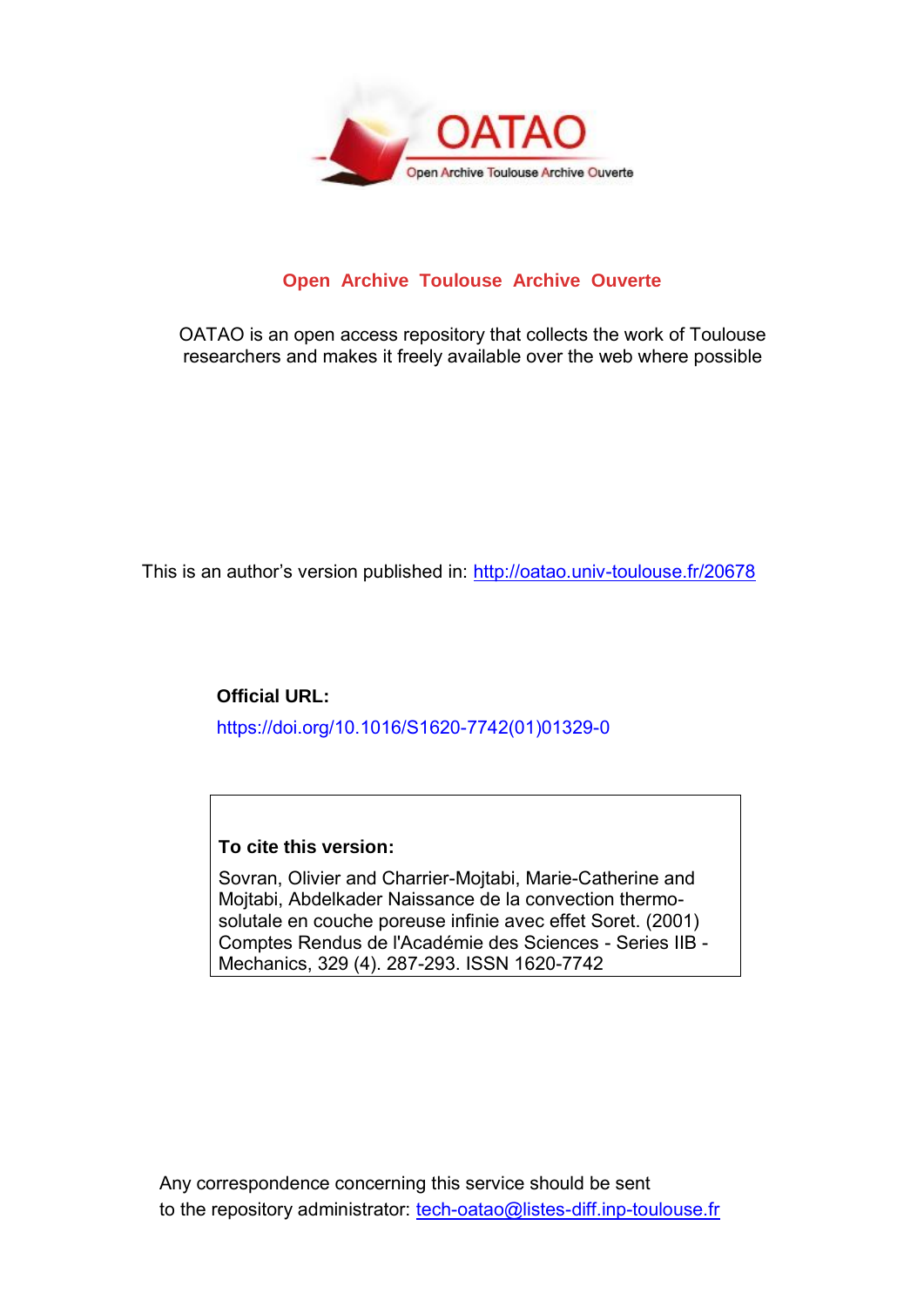# **Naissance de la convection thermo-solutale en couche poreuse infinie avec effet Soret**

**Olivier SOVRAN <sup>a</sup> , Marie-Catherine CHARRIER-MOJTABI <sup>b</sup> , Abdelkader MOJTABI <sup>a</sup>**

**a Institut de mécanique des fluides de Toulouse, UMR 5502 CNRS/INP-UPS, UFR MIG,**

**Université Paul Sabatier, 118 route de Narbonne, 31062 Toulouse cedex, France**

**<sup>b</sup> L.E.S.E.T.H., EA 810, UFR PCA, Université Paul Sabatier, 118 route de Narbonne, 31062 Toulouse, France**

**Résumé.** Nous étudions la naissance de la convection dans une couche poreuse infinie, saturée par un fluide binaire, en présence d'effet Soret. Les parois horizontales, imperméables à la matière, sont maintenues à des températures constantes et différentes. Pour une cellule chauffée par le bas, la solution d'équilibre perd sa stabilité via une bifurcation stationnaire lorsque le facteur de séparation  $\psi$  est supérieur à  $\psi_0$ , fonction du nombre de Lewis et de la porosité normalisée ; pour  $\psi < \psi_0$ , elle perd sa stabilité via une bifurcation de Hopf. Dans le cas d'une cellule chauffée par le haut, la solution d'équilibre est infiniment linéairement stable pour  $\psi > 0$ , alors qu'elle perd sa stabilité via une bifurcation stationnaire pour  $\psi$  < 0. Ces résultats sont corroborés par une simulation numérique directe.

> **convection thermosolutale / effet Soret / milieu poreux / stabilité linéaire / bifurcation /méthode spectrale**

#### *Onset on Soret-driven convection in an infinite porous layer*

**Abstract.** *The onset of Soret-driven convection in an infinite cell filled with a porous medium saturated by a binary fluid is studied. The impermeable horizontal walls are maintained at different and uniform temperatures. For a cell heated from below, the motionless solution loses its stability via a stationary bifurcation when the separation ratio*  $\psi$  *is higher than a Lewis* and normalized porosity dependent value  $\psi_0$ ; for  $\psi < \psi_0$ , it loses its stability via a *Hopf bifurcation. For a cell heated from above, the motionless solution is infinitely linearly stable if*  $\psi > 0$ *, while a stationary bifurcation occurs if*  $\psi < 0$ *. These results are widely corroborated by direct numerical simulations.*

> *double-diffusive convection / Soret effect / porous media / linear stability / bifurcation /spectral method*

### *Abridged English version*

Little research work has been reported concerning the double-diffusive convection in porous medium whereas natural convection has been widely studied. Nield et al. [1] have conducted a review on both natural convection and double-diffusive convection. Most of the studies about the double-diffusive convection did not take into account the Soret effect. There are few studies about Soret-driven convection and one can refer to Brand and Steinberg [2,3], Ouarzazi and Bois [4], Marcoux et al. [5]. The aim of the present work is the linear stability analysis of the motionless solution in an infinite horizontal porous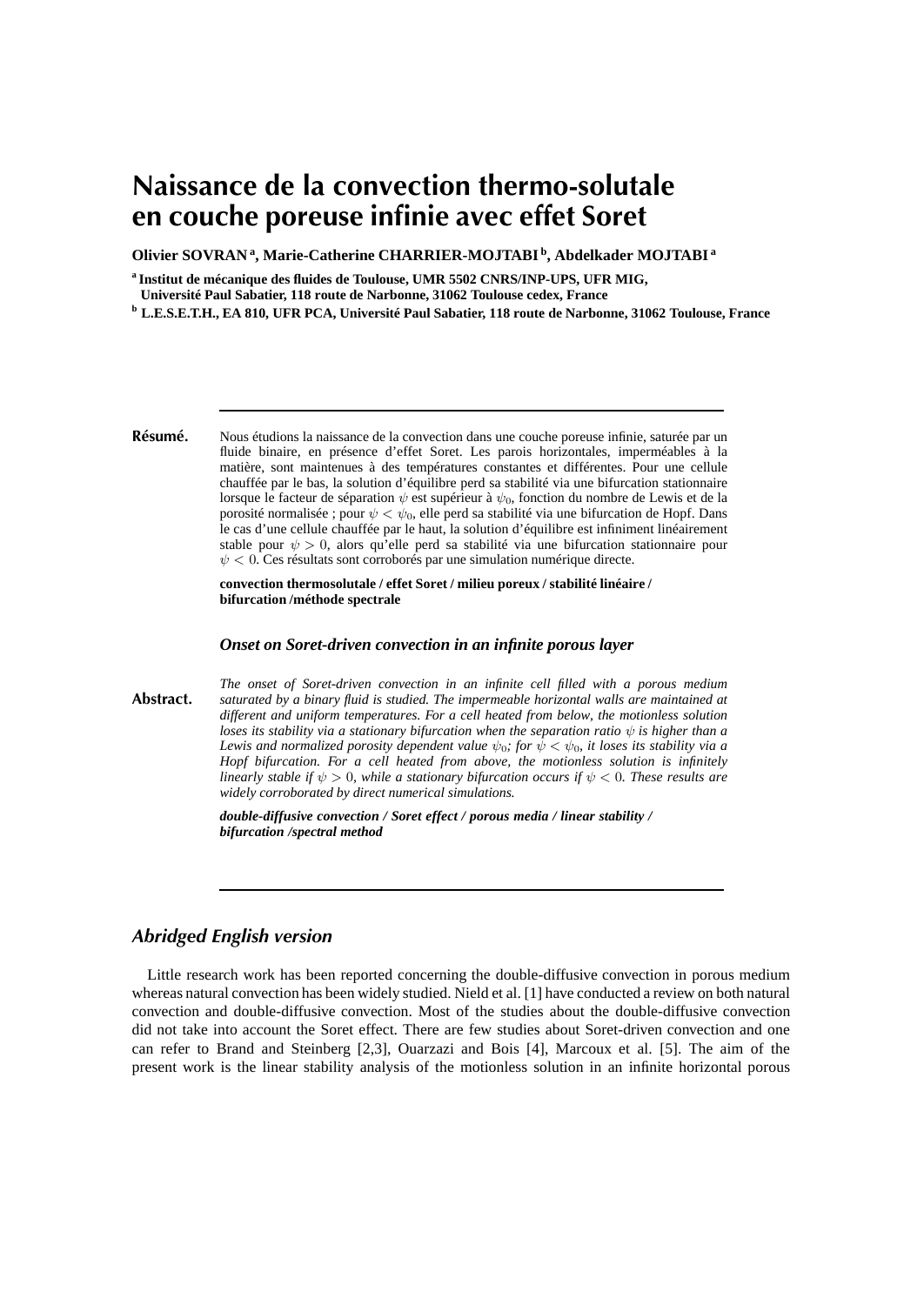layer saturated by a binary fluid when the Soret effect is taken into account. The layer is heated from below or from above. The problem of Soret-driven convection in an infinite horizontal porous layer, depends on four non-dimensional parameters (the thermal Rayleigh number  $Ra$ , the Lewis number  $Le$ , the normalized porosity  $\epsilon_*$  and the separation ratio  $\psi$ ). The problem is formulated using the Darcy's law and the Boussinesq approximation for the binary fluid whose density dependslinearly on both local temperature and concentration. The dimensionless  $2D$  equations for the conservation of mass, momentum, energy and chemical species where the Soret effect is not neglected and the boundaries conditions are given by equations (1) and (2), respectively. We consider the linear stability analysis of the equilibrium solution. We assume that perturbation quantities  $(v_p, \theta_p, c_p)$  are small and then we obtain the linearized equations (3)–(4). A new function  $\eta_p$  is introduced in order to simplify the study, thus the new boundaries conditions are given by equations (5). In the first part, we seek instability via stationary convection. In the previous works [2–4] idealized boundaries conditions have been considered for the concentration perturbation  $(c_p = 0)$  instead of  $\partial c_p/\partial y - \partial \theta_p/\partial y = 0$  at  $y = 0, 1$ ). With these non-realistic boundaries conditions the critical Rayleigh number and the wavenumber are  $Ra_{cs} = 4\pi^2/(1 + \psi(1 + Le))$ ,  $k_c = \pi$ , respectively. If we now consider the physical boundaries conditions, the linear stability analysis is more complicated and leads to a sixthorder differential problem transformed after a first integration into equations (6)–(7). The homogeneous linear algebraic system obtained from these equations has non-trivial solution if the associated matrix determinant is equal to zero. Thus we obtain a relation between the Rayleigh number, the wavenumber, the Lewis number and the separation ratio. *Figure 1* gives, in solid lines, the stationary critical Rayleigh number and the corresponding critical wavenumber versus the separation ratio for  $Le = 2$ . For  $Ra_{cs} > 0$ , we find the analytical expression  $Ra_{cs} = 12/(\psi Le)$  and  $k_c = 0$ , for  $\psi \ge 1/((40/51)Le - 1)$ . For  $\psi < 0$  and  $Ra_{cs} < 0$ , we show that  $Ra_{cs} = 12/(\psi Le)$  and  $k_c = 0$ . These results are in good agreement with those obtained by the Galerkin method using Fourier series expansion for the perturbation quantities  $(\hat{v}_p, \theta_p, \hat{\eta}_p)$ (equations (9)). In a second part, we study the onset of oscillatory convection. For a cell heated from below and  $\psi$  < 0, the denser component migrates towards the lower hot plate, which corresponds to a stabilizing effect. In that case if  $\psi$  is lower than a Lewis and normalized porosity dependent value  $\psi_0$ , the first primary bifurcation is almost ever a Hopf one. One can notice that  $\psi_0$  tends to zero as Le increases. Using the Galerkin method at order 4, we have found the critical parameters of the Hopf bifurcation for different values of  $\epsilon_*$ , Le and  $\psi$ . In *figure 1*, we have reported, in dotted line, the results for  $\epsilon_* = 1/2$  and Le = 2.

A numerical model has been performed using a spectral method [7,8]. The time scheme used to solve the equations (1) with boundaries conditions (2) is a second order Adams–Bashforth–Euler backward scheme. The influence of  $\epsilon_*$ , Le and  $\psi$  has been investigated for a cell of aspect ratio equal to 10 to simulate the convective regimes in an infinite layer. *Table 1*, relative to the onset of stationary convection, shows a good agreement between analytical and numerical results for  $Le = 2$  and different values of  $\psi$ . To study the onset of oscillatory convection we have plotted (*figure 2*) the evolution in time of the velocity in one point of the domain for  $(\epsilon_*, L_e, \psi) = (1/2, 2, -0.2)$ . The Fourier transform of the corresponding velocity at the onset of convection gives us the Hopf bifurcation frequency with a good accuracy.

#### **1. Introduction**

Les études théoriques et numériques relatives à la convection thermosolutale en milieu poreux sont peu nombreuses, comparées à celles développées en convection naturelle. La plupart des études en convection thermosolutale [1] ne prennent pas en compte l'effet Soret (gradient de concentration induit par un gradient de température dans un mélange binaire). Parmi les quelques études prenant en compte cet effet, en milieu poreux, on peut se référer aux travaux de Brand et Steinberg [2,3], Ouarzazi et Bois [4] et Marcoux et al. [5]. Dans cette note, on présente l'étude de la stabilité linéaire de la solution de double diffusion pure dans le cas d'une couche poreuse infinie et horizontale, saturée par un fluide binaire avec prise en compte de l'effet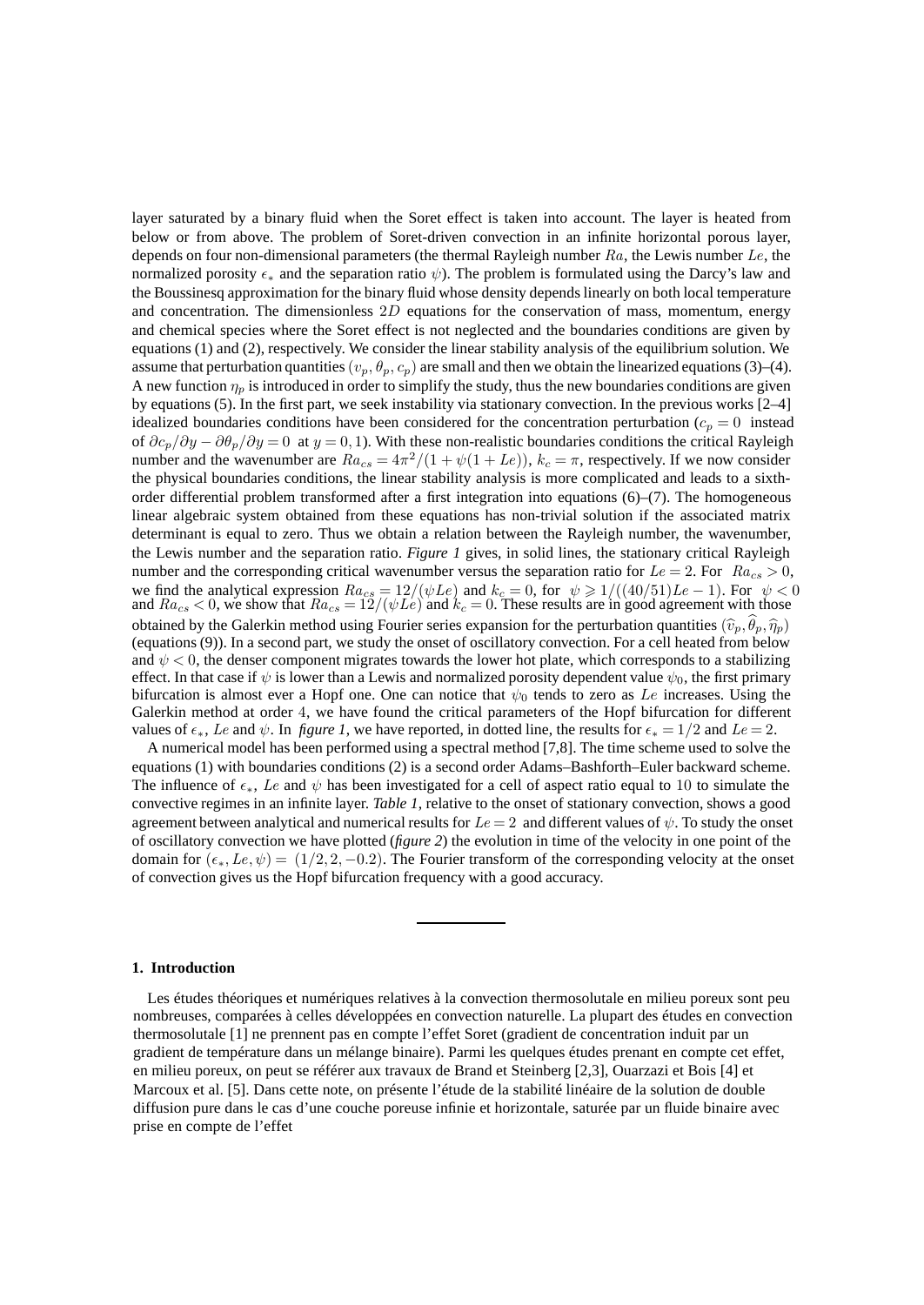Soret. L'influence des paramètres physiques du problème, sur la perte de stabilité linéaire de la solution de repos, est analysée et des simulations numériques ont été effectuées en vue de corroborer les résultats de l'analyse théorique.

#### **2. Formulation mathématique**

Il s'agit de l'étude des écoulements [2D] de convection thermosolutale se développant dans une cellule horizontale remplie d'un milieu poreux, saturé par un mélange binaire homogène, avec prise en compte de l'effet Soret. Les parois horizontales de la cellule, imperméables à la matière, sont maintenues à des températures constantes  $T_1$  et  $T_2$  avec  $T_1 > T_2$ . Le rapport d'aspect  $A$  (= largeur/hauteur = L/H) sera supposé infini pour l'étude théorique. Les équations mathématiques régissant ces écoulements sont basées sur la loi de Darcy et l'hypothèse de Boussinesq pour le fluide saturant. Les variations de masse volumique  $\rho$ du fluide binaire, en fonction de la température et de la concentration, sont prises en compte dans le terme générateur de la convection sous la forme :

$$
\rho(T, C) = \rho_{\text{ref}} \left[ 1 - \beta_T (T - T_{\text{ref}}) - \beta_C (C - C_{\text{ref}}) \right]
$$

Les équations de bilan sont adimensionnées avec les grandeurs de références suivantes : H et  $(\rho c)_*H^2/\lambda_*$ pour la longueur et le temps où λ<sup>∗</sup> et (ρc)<sup>∗</sup> représentent respectivement la conductivité thermique et la capacité calorifique volumique du fluide fictif représentant le milieu poreux :

$$
\frac{\lambda_*}{H(\rho c)_f}, \quad \frac{\lambda_* \mu}{K(\rho c)_f}, \quad T_1 - T_2, \quad \Delta C = -\Delta T C_i (1 - C_i) \frac{D_T}{D_*}
$$

pour la vitesse, la pression, la température et la concentration respectivement, où  $C_i$ ,  $D_*$  et  $D_T$  sont respectivement la concentration initiale, les coefficients de diffusion moléculaire et de thermodiffusion du composant le plus dense. On obtient alors le système :

$$
\begin{cases}\n\nabla \cdot \mathbf{u} = 0 \\
\nabla p + \mathbf{u} = Ra(T + \psi C)\mathbf{j} \\
\frac{\partial T}{\partial t} + (\mathbf{u}.\nabla)T = \nabla^2 T \\
\epsilon_* \frac{\partial C}{\partial t} + (\mathbf{u}.\nabla)C = \frac{1}{Le} \nabla^2 (C - T)\n\end{cases}
$$
\n(1)

 $Ra = H\beta_T\Delta TgK/(\nu a_*)$  désigne le nombre de Rayleigh thermique,  $\psi = -(\beta_C/\beta_T)S_TC_i(1-C_i)$  le facteur de séparation avec  $S_T = D_T/D_*$ ,  $Le = a_*/D_*$  le nombre de Lewis, où K est la perméabilité du milieu poreux,  $a_*$  la diffusivité thermique,  $\nu$  la viscosité cinématique et  $\mathbf{g} = -g\mathbf{j}$ . Les conditions aux limites sont données par :

$$
\mathbf{u} \cdot \mathbf{j}(x, y=0; 1) = \left[\frac{\partial C}{\partial y} - \frac{\partial T}{\partial y}\right](x, y=0; 1) = T(x, y=0) - 1 = T(x, y=1) = 0 \quad \forall x \tag{2}
$$

Ainsi ce problème dépend de quatre paramètres adimensionnels qui sont  $Ra, \psi, Le$  et la porosité normalisée  $\epsilon_* = \epsilon (\rho c)_f / (\rho c)_*$  ( $\epsilon$  est la porosité réelle du milieu). Dans ces conditions  $(T_0, C_0, \mathbf{u}) = (1-y, cste - y, \mathbf{0})$ constitue une solution des équations (1) vérifiant les conditions aux limites (2). On se propose d'étudier la stabilité linéaire de cette solution d'équilibre.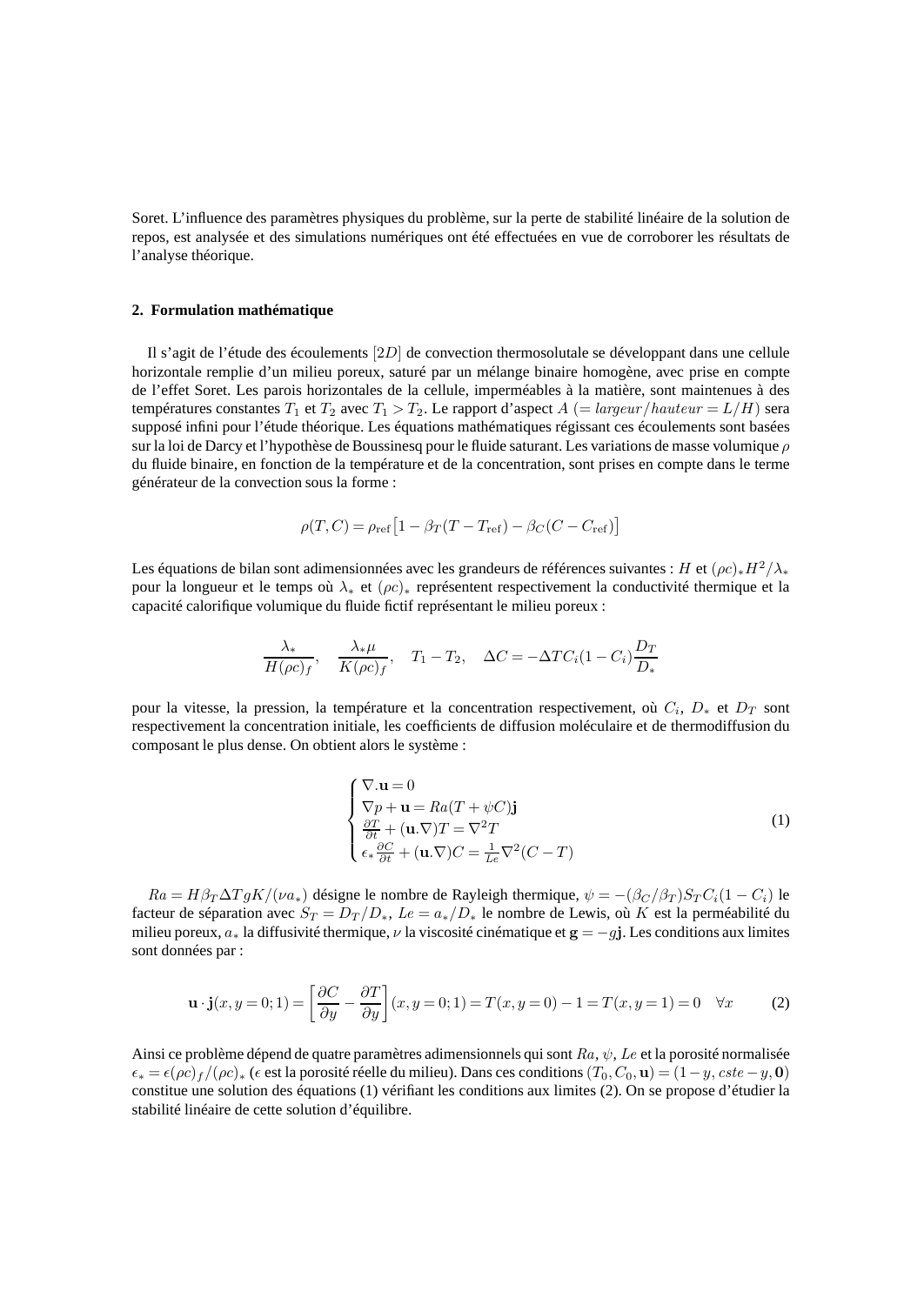#### **3. Analyse de stabilité linéaire**

On désigne par  $v_p$ ,  $\theta_p$  et  $c_p$  les perturbations respectives de la composante verticale de la vitesse, de la température et de la concentration, on obtient les équations de perturbations :

$$
\begin{cases}\n\nabla^2 v_p - Ra \frac{\partial^2}{\partial x^2} (\theta_p + \psi c_p) = 0 \\
\frac{\partial \theta_p}{\partial t} - \nabla^2 \theta_p = v_p \\
Le \epsilon_* \frac{\partial c_p}{\partial t} - \nabla^2 (c_p - \theta_p) = Le \, v_p\n\end{cases}
$$
\n(3)

auxquelles sont associées les conditions aux limites (4) :

$$
v_p = 0, \quad \theta_p = 0, \quad \frac{\partial c_p}{\partial y} - \frac{\partial \theta_p}{\partial y} = 0, \quad \text{pour } y = 0, 1, \forall x \tag{4}
$$

Afin de faciliter l'étude, nous introduisons la fonction  $\eta_p = c_p - \theta_p$ , en remplacement de  $c_p$  pour avoir des conditions aux limites homogènes, soit :

$$
v_p = 0, \quad \theta_p = 0, \quad \frac{\partial \eta_p}{\partial y} = 0, \quad \text{pour } y = 0, 1, \forall x \tag{5}
$$

Les perturbations sont cherchées sous la forme  $(v_p, \theta_p, \eta_p) = (\hat{v}_p, \hat{\theta}_p, \hat{\eta}_p) e^{(ikx+\sigma t)}$ , k désignant le nombre d'onde dans la direction infinie x.

#### **3.1. Naissance de la convection stationnaire**

Dans ce paragraphe, on étudie la bifurcation primaire donnant naissance à une solution stationnaire (i.e. le principe d'échange de stabilité est supposé satisfait).

Les études précédemment réalisées par [2–4] dans la même configuration que la nôtre sont restreintes à des conditions aux limites non physiques, en terme de flux de matière au niveau des parois horizontales  $(\theta_p = c_p = 0$  au lieu de  $(\nabla c_p - \nabla \theta_p) \cdot \mathbf{j} = 0$ , en  $y = 0, 1$ ). La prise en compte de ces conditions aux limites non physiques conduit à l'expression des paramètres critiques :  $Ra_{cs} = 4\pi^2/(1 + \psi(1 + Le))$  et  $k_c = \pi$ . Par contre, la prise en compte des conditions aux limites physiques ne permet pas le découplage entre les perturbations de la température et de la concentration. Le problème de stabilité linéaire se ramène à un problème différentiel du  $6^e$  ordre, transformé en un problème du  $4^e$  ordre, aprés intégration intermédiaire, soit :

$$
(D2 - k2)2\widehat{\theta}_p - Ra k2 (1 + \psi(1 + Le))\widehat{\theta}_p = Ra k2 \psi(\alpha_1 \sinh(ky) + \alpha_2 \cosh(ky))
$$
 (6)

où  $α_1$  et  $α_2$  sont deux constantes d'intégration. Les conditions aux limites associées sont :

$$
\begin{cases}\n\hat{\theta}_p = \hat{\theta}_p'' = Le \hat{\theta}_p'(0) + k\alpha_1 = 0, & \text{en } y = 0 \\
\hat{\theta}_p = \hat{\theta}_p'' = Le \hat{\theta}_p'(1) + k\alpha_1 \cosh(k) + k\alpha_2 \sinh(k) = 0, & \text{en } y = 1\n\end{cases}
$$
\n(7)

L'équation (6) a été résolue analytiquement de la façon suivante : on détermine d'abord les racines de l'équation caractéristique associée à (6) :

$$
(r^2 - k^2)^2 = Ra k^2 (1 + \psi + \psi Le)
$$
\n(8)

L'intégrale générale de l'équation du 4<sup>e</sup> ordre sans second membre associée à l'équation (6), est une combinaison de 4 intégrales particulières indépendantes dont les formes dépendent du signe du produit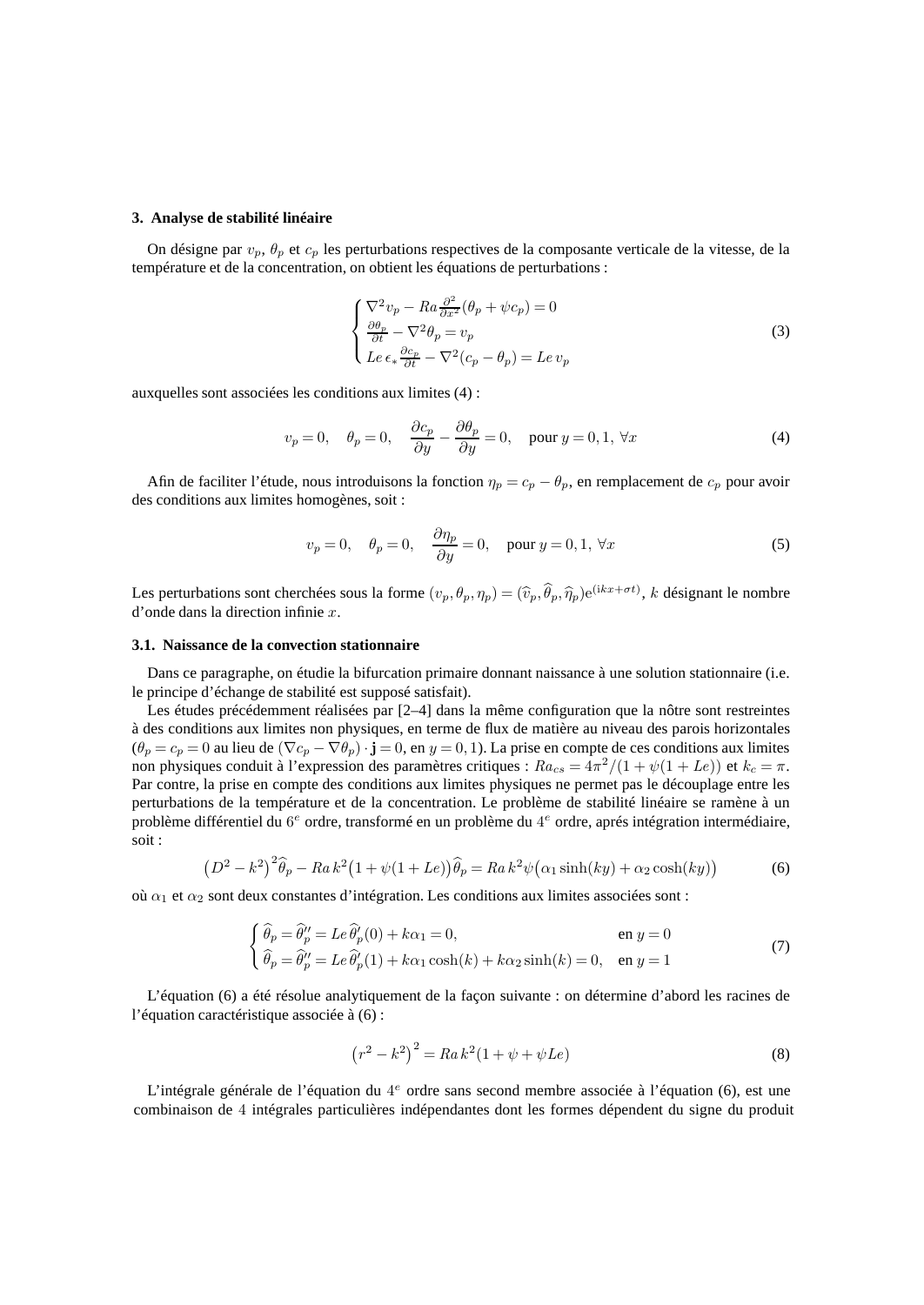

**Figure 1.** Courbes de stabilité marginale pour  $Le = 2$ , (a)  $Ra_c(\psi)$  et (b)  $k_c(\psi)$ . En traits continus : bifurcation stationnaire. En pointillés : bifurcation de Hopf pour  $\epsilon_* = 1/2$ . En traits discontinus :  $\psi = -(Le + 1)^{-1}$ .

**Figure 1.** *Marginal stability curves for*  $Le = 2$ , (a)  $Ra_c(\psi)$  and (b)  $k_c(\psi)$ . Solid line: stationary bifurcation. Dotted *line: Hopf bifurcation for*  $\epsilon_* = 1/2$ *. Dashed line:*  $\psi = -(Le + 1)^{-1}$ *.* 

 $Ra(1 + \psi + \psi Le)$ . La solution générale de l'équation (6) dépend de 6 constantes arbitraires. En écrivant qu'elle vérifie les conditions aux limites (7), on obtient un système algébrique linéaire homogène de 6 équations à 6 inconnues. Celui-ci possède une solution non triviale si le déterminant de la matrice associée est nul. On obtient alors la relation liant le nombre de Rayleigh au nombre d'onde, à Le et à  $\psi$ . Le seuil critique est obtenu par optimisation en fonction de k. On vérifie que le nombre de Rayleigh critique satisfait la relation  $Ra_{cs} = 12/(\psi Le)$  pour  $\psi \ge 1/((40/51)Le - 1)$  et  $Ra > 0$  lorsque k tend vers 0. Pour  $\psi < 0$  et  $Ra < 0$ , on obtient également  $Ra_{cs} = 12/(\psi Le)$  avec  $k_c = 0$ .

Les résultats analytiques obtenus, présentés sur la *figure 1* pour un nombre de Lewis égal à 2, sont en très bon accord avec l'interprétation physique suivante : pour  $\psi > 0$ , le composant le plus dense migre vers la paroi froide, la solution de double diffusion pure sera infiniment linéairement stable pour un chauffage par le haut ( $Ra < 0$ ), alors qu'elle sera destabilisée pour un nombre de Rayleigh critique inférieur au nombre de Rayleigh critique  $4\pi^2$  correspondant au cas thermique pur pour un chauffage par le bas ( $Ra > 0$ ).

Pour  $\psi$  < 0, le composant le plus dense migre vers la paroi chaude; pour  $Ra$  < 0, la solution d'équilibre n'est plus infiniment linéairement stable (contrairement au cas thermique pur) et on doit s'attendre à  $Ra_{cs} \rightarrow -\infty$  lorsque  $\psi \rightarrow 0^-$ , ce qui est confirmé par les calculs. Pour  $Ra > 0$  et  $1 + \psi + \psi Le > 0$ , la migration du composant le plus dense vers le bas conduit à une augmentation du nombre de Rayleigh critique par rapport à la valeur  $4\pi^2$ . Pour  $Ra > 0$  et  $1 + \psi + \psi Le < 0$ , on n'obtient plus de transition vers un régime convectif stationnaire. Ces résultats analytiques sont en parfait accord avec ceux obtenus en utilisant la méthode de Galerkin à l'ordre  $N=4$  et en développant  $\widehat{v}_p, \theta_p$  et  $\widehat{\eta}_p$  en séries de Fourier, soit :

$$
\widehat{v}_p = \sum_{n=1}^N v_n \sin(n\pi y), \quad \widehat{\theta}_p = \sum_{n=1}^N t_n \sin(n\pi y), \quad \widehat{\eta}_p = \sum_{n=0}^{N-1} \eta_n \cos(n\pi y)
$$
\n(9)

#### **3.2. Naissance de la convection oscillante**

Dans le cas d'une cellule chauffée par le bas, pour  $\psi < 0$ , le composant le plus dense migre vers la paroi chaude, il s'ensuit un effet stabilisant. On montre que pour des valeurs de  $\psi$  inférieures à une valeur  $\psi_0$  fonction de Le et  $\epsilon_*$ , la bifurcation primaire est presque toujours une bifurcation de Hopf. La valeur  $\psi_0 \to 0^-$  lorsque le nombre de Lewis augmente ( $\psi_0 = -0.12$ ;  $-5.7 \times 10^{-3}$  et  $-5.8 \times 10^{-5}$  pour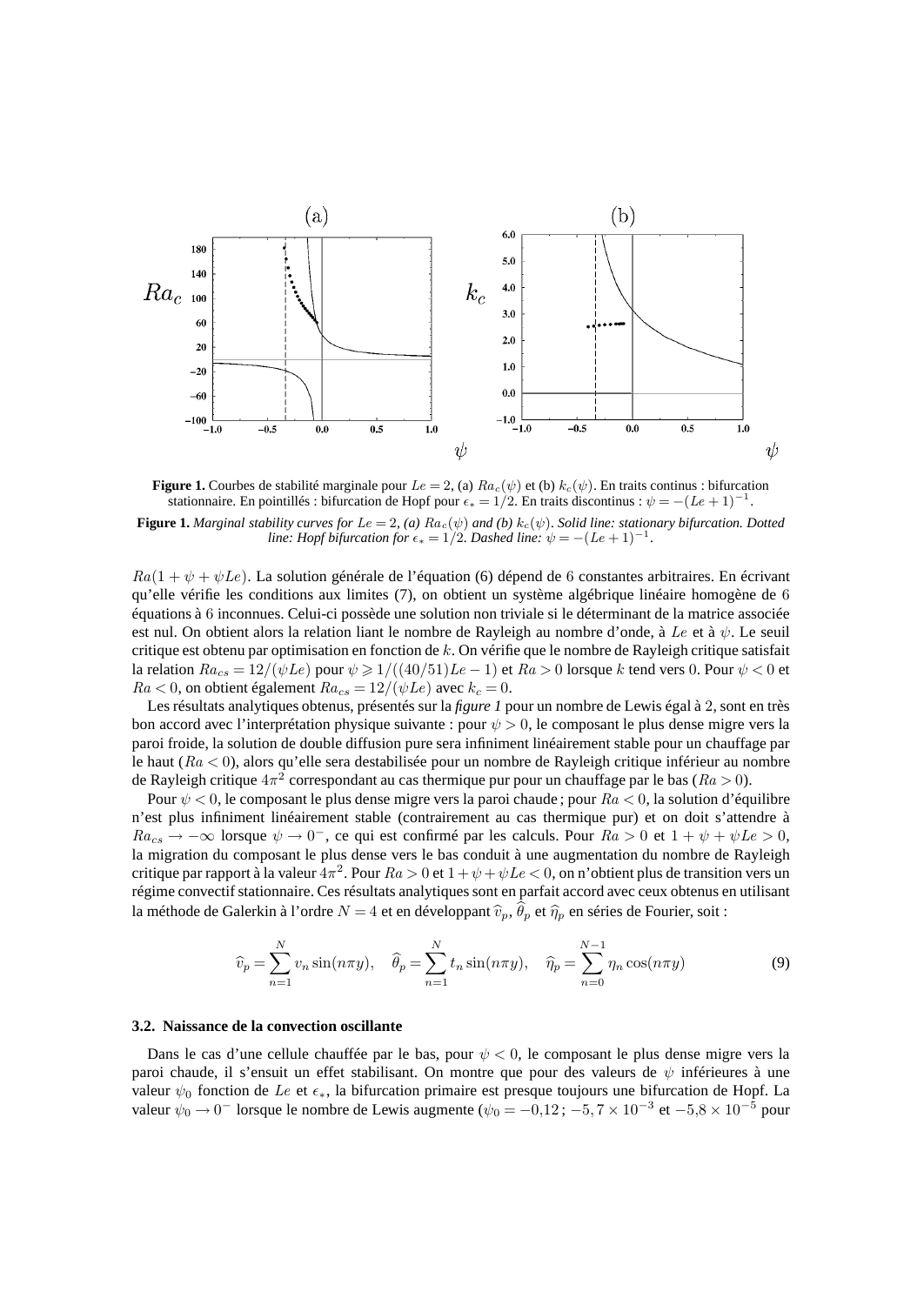$Le = 2,10$  et 100 respectivement avec  $\epsilon_* = 1/2$ ). Nous avons déterminé par la méthode de Galerkin à l'ordre 4, en utilisant les fonctions de base données par (9), pour différentes valeurs de  $\epsilon_*$ , de  $\psi$  et de Le, le nombre de Rayleigh critique  $Ra_{co}$ , la fréquence de Hopf et le nombre d'onde critique associé. On présente sur la *figure 1* (en pointillés) l'évolution du nombre de Rayleigh critique de Hopf en fonction du facteur de séparation pour ( $\epsilon_*, L$ e) = (1/2, 2). Le diagramme de bifurcation présenté sur la *figure 1* est qualitativement analogue à celui obtenu en milieu fluide (problème de Rayleigh–Bénard avec prise en compte de l'effet Soret, Platten et Legros [6]). On constate que les paramètres critiques diffèrent de manière significative de ceux obtenus par [2] en milieu poreux lorsqu'on tient compte des conditions aux limites physiques sur la perturbation de concentration, en particulier  $k_c = f(\psi)$  et  $k_c$  devient nul dans certains domaines.

#### **4. Approche numérique**

Les équations (1)–(2) ont été résolues en utilisant un code basé sur une méthode spectrale [7,8]. L'intégration temporelle est faite avec un schéma aux différences finies Adams–Bashforth–Euler semiimplicite et d'ordre 2 (afin de simuler les écoulements dans une cellule de grande extension, les calculs ont été effectués pour une cellule de rapport d'aspect  $A = 10$ , une résolution 63 × 27, une précision sur les résultats numériques comprise entre 0, 5% et 1%).

Dans le cas de la naissance de la convection stationnaire, pour différents facteurs de séparation et  $Le = 2$ , nous avons retrouvé avec une très bonne précision le nombre de Rayleigh critique déterminé par l'analyse théorique (écarts < 1, 5%, cf. *tableau 1*). A partir de la valeur théorique du nombre d'onde, on en déduit le nombre de rouleaux que l'on doit obtenir à la naissance de la convection dans la cellule de rapport d'aspect de 10. On observe une bonne concordance entre résultats théoriques et numériques. Nous avons également vérifié numériquement pour  $(Le, \psi, Ra_{cs_{num}}) = (12; 0.4; 2.55)$  et pour  $(Le, \psi, Ra_{cs_{num}}) =$ (2;−0,2;−32), qu'un régime monocellulaire apparaît à la naissance de la convection, résultats en accord avec  $k_{c_{\text{th}}} = 0$ .

En ce qui concerne la naissance de la convection oscillante, en étudiant l'évolution de la vitesse en fonction du temps, en un point du domaine (cf. *figure 2*), on a déterminé numériquement le nombre de Rayleigh critique et la fréquence de la bifurcation de Hopf pour (Le,  $\epsilon_*, \psi$ ) = (2;1/2;−0,2), soit :  $(Ra_{co}, \omega_c)_{\text{num}} = (96.0; 10.68)$ . Ces résultats sont très proches des résultats théoriques  $(Ra_{co}, \omega_c)_{\text{th}} =$ (95,4; 10,81). Pour le cas étudié, la solution issue de la bifurcation est instable et le système évolue vers un écoulement stationnaire caractérisé par des vitesses importantes et un nombre de Nusselt très supérieur à l'unité, montrant que l'on est en présence d'une bifurcation de Hopf sous-critique.

**Tableau 1.** Résultats pour  $(Le, A) = (2, 10)$ , résolution 63 × 27 pour  $Ra_{c<sub>num</sub>}$  et  $N = 4$  pour  $Ra_{c<sub>th</sub>}$ .  $r_c$  désigne le nombre de rouleaux obtenus à la naissance de la convection stationnaire.

**Table 1.** Results with  $(Le, A) = (2, 10)$ ,  $63 \times 27$  resolution for  $Ra_{c<sub>num</sub>}$  and  $N = 4$  *for*  $Ra_{c_{th}}$ *.*  $r_c$  *is the number of rolls at the onset of stationary convection.*

| ψ   | $Ra_{c_{\text{num}}}$ | $Ra_{c_{\rm th}}$ | $k_c$ | $r_{c_{\rm num}}$ | $r_{c_{\rm th}}$ |
|-----|-----------------------|-------------------|-------|-------------------|------------------|
|     | 40                    | 39.478            | 3.146 | 10                | 10               |
| 0.4 | 13                    | 12.95             | 1.94  | 6                 | 6.18             |
| 0.7 | 8.3                   | 8.201             | 1.448 |                   | 4.61             |
|     | 6                     | 5.918             | 1.086 | 4                 | 3.46             |